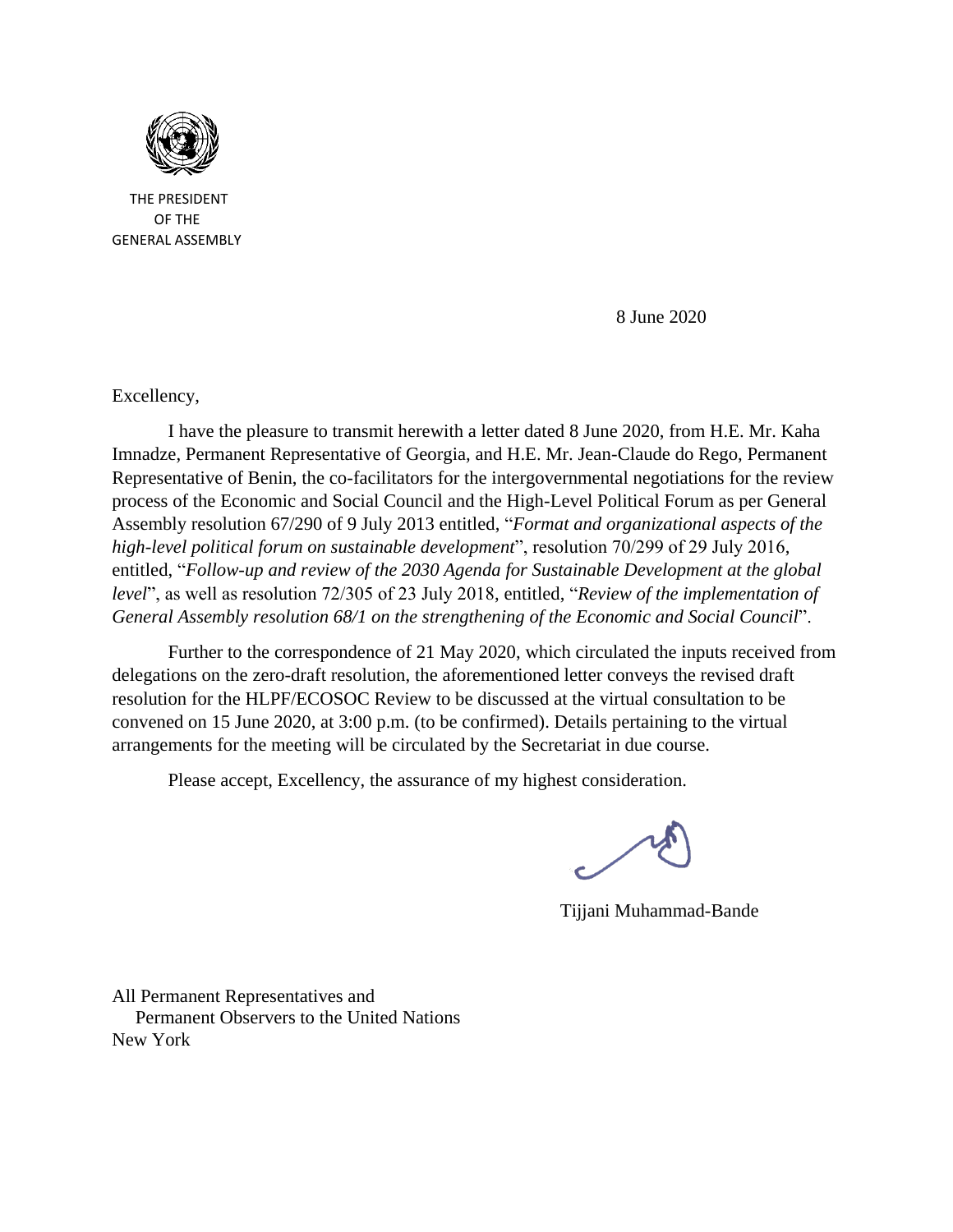

**Permanent Mission of Georgia** to the United Nations



Permanent Mission of the Republic of Benin to the United Nations

8 June 2020

Excellencies.

We are writing to you in our capacity as the co-facilitators for the intergovernmental negotiations for the review process of Economic and Social Council (ECOSOC) and the High-level Political Forum on sustainable development (HLPF). We would like to express our appreciation and deep gratitude to you and all the membership for the continuous support and engagement in this process.

In line with the written inputs received and the oral contributions from bilateral meetings we held as stated during our virtual meeting of 8 May 2020, we are circulating attached to this letter, the revised draft resolution entitled "Review process of the implementation of General Assembly resolutions 67/290 and 70/299 on the follow-up and review of the 2030 Agenda for Sustainable Development at the global level and resolution 72/305 on the strengthening of the Economic and Social Council".

Bearing in mind the importance of the sustainable and resilient recovery from the impact of the COVID-19 pandemic in the context of the decade of action and trying to bridge the gap between the positions of delegations, we focused this draft resolution only on 2021 and suggest a subset of eight (08) goals to be reviewed and also give lee-way to discuss other goals if this is felt to be desirable by the membership.

We have the pleasure to invite you to the next virtual informal consultations on 15 June 2020 at 3:00 p.m. (to be confirmed) During this meeting, we intend to have a paragraph by paragraph reading of the draft resolution. The technical details for the virtual meeting will be provided by the Secretariat of United Nations in due course through an e-mail.

We reaffirm our commitment to an open, inclusive, and transparent process, and count on the active and constructive participation of the membership.

Please accept, Excellencies, the assurances of our highest consideration.

. pa

Kaha Imnadze Permanent Representative of Georgia to the United Nations

Jean-Claude do Rego Permanent Representative of Benin to the United Nations

To: All Permanent Representatives And Permanent Observers of the United Nations New York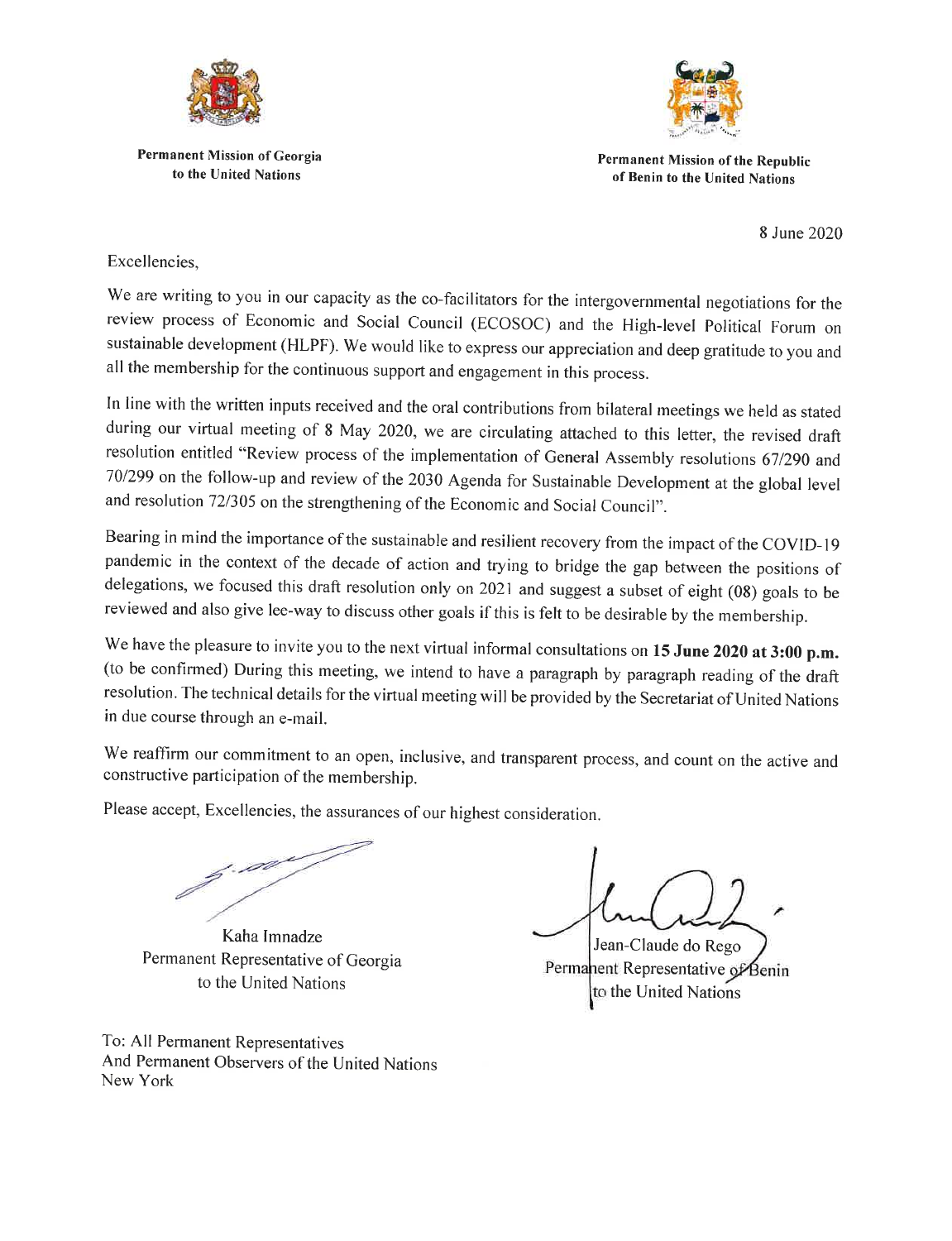## **Draft resolution**

Review process of the implementation of General Assembly resolutions 67/290 and 70/299 on the follow-up and review of the 2030 Agenda for Sustainable Development at the global level and resolution 72/305 on the strengthening of the Economic and Social Council

## The General Assembly,

PP1 Recalling its resolutions 67/290 of 9 July 2013 entitled "Format and organizational aspects of the high-level political forum on sustainable development " and 70/299 of 29 July 2016 entitled "Follow-up and review of the 2030 Agenda for Sustainable Development at the global level";

PP2 Recalling also its resolution 72/305 of 28 July 2018 entitled "Review of the implementation of General Assembly resolution 68/1 on the strengthening of the Economic and Social Council" and all previous related resolutions on strengthening the Economic and Social Council;

PP3 Reaffirming its resolution 70/1 of 25 September 2015, entitled "Transforming our world: the 2030 Agenda for Sustainable Development", and reaffirming our unwavering commitment to achieving this Agenda and utilizing it to the full to transform our world for the better by 2030;

PP4 Reaffirming further its resolution 74/4 of 15 October 2019 entitled "Political declaration of the high-level political forum on sustainable development convened under the auspices of the General Assembly" and the pledge to launch a decade of action and delivery for sustainable development;

PP5 Recognizing the threats to sustainable development, including to health, safety and well-being and to the world economy caused by the coronavirus disease 2019 (COVID-19) pandemic, and its unprecedented effects, that require a coordinated global response;

PP6 Further recognizing that the poorest and the most vulnerable people are the most affected and that the impact of the pandemic will have repercussions on development in developing countries, hampering progress in the achievement of the Sustainable Development Goals (SDGs);

PP7 Stressing that the current crisis is a reminder that the implementation of the 2030 Agenda is crucial to help better equip the world for future systemic shocks, and that the SDGs are a shared blueprint for a better recovery, while leaving no one behind;

1. Recognizes the role that the Charter of the United Nations and the General Assembly have vested in the Economic and Social Council as a principal organ for coordination, policy review, policy dialogue and recommendations on issues of economic and social development as well as for implementation of the international development goals agreed at the major UN conferences and summits in the economic, social, environmental and related fields and the central role, and effective and participatory character of the highlevel political forum under the auspices of the General Assembly and ECOSOC in overseeing follow-up and review of the 2030 Agenda for Sustainable Development at the global level working coherently with the General Assembly, the Economic and Social Council and other relevant organs and forums, in accordance with existing mandates;